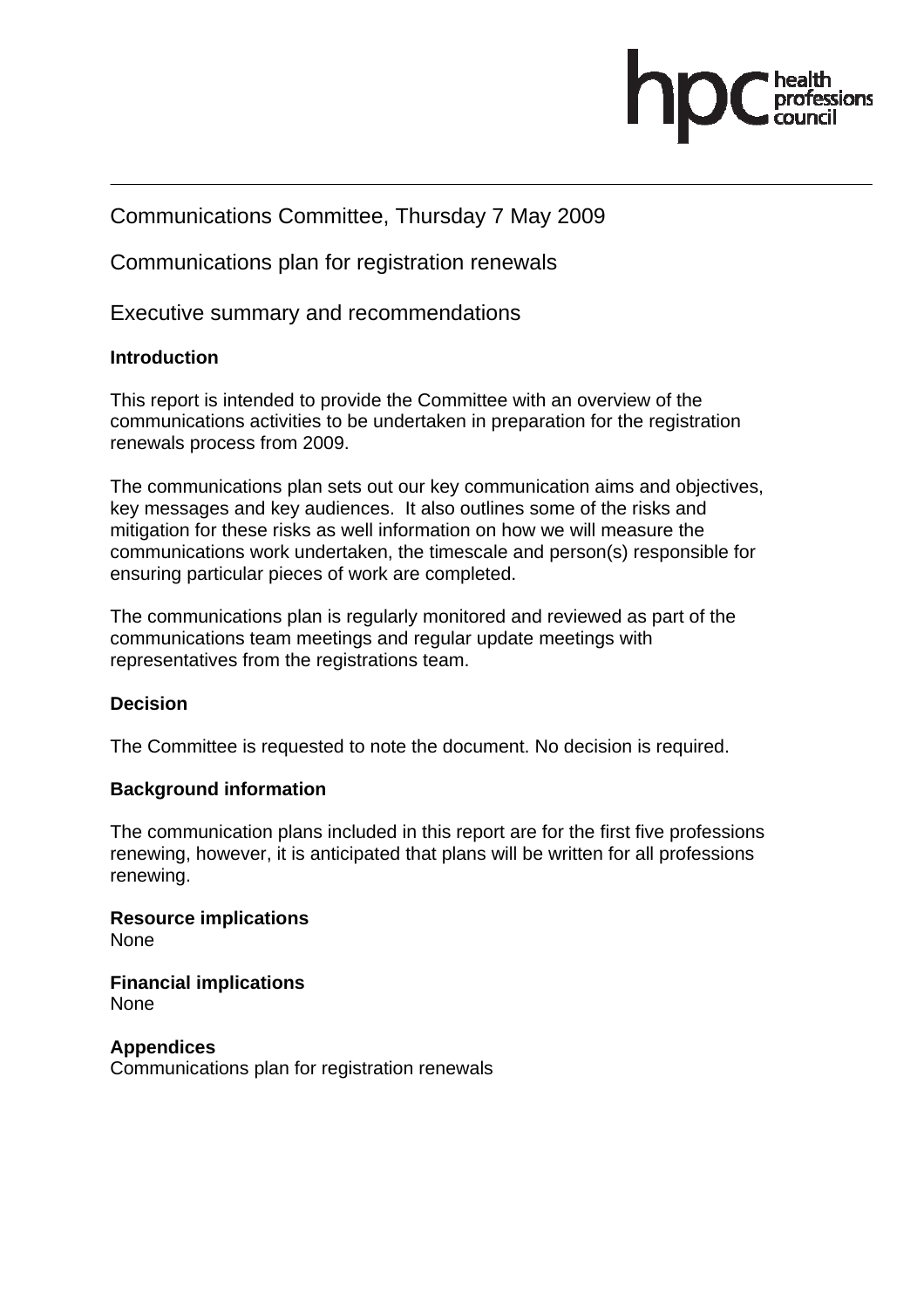# **Communications plan for registration renewals**

## **Who are the team responsible for project managing this initiative?**

| <b>Directorate</b>      | Registrations                   |
|-------------------------|---------------------------------|
| Directorate key contact | Richard Houghton, Claire Harkin |

### **Communications involvement in the initiative**

All of the communications team, key involvement required from Nina, Ebony and **Jacqueline** 

### **Launch date of initiative** where appropriate

To start one month in advance of the issue of renewal notices – see detailed plans

### **Background to the initiative?**

To provide support to the registrations department and a co-ordinated approach to communicating the importance of renewing to registrants and professional bodies.

### **What are the key messages?**

The main messages are

- the importance of renewing early and not leaving it to the last minute
- reminding registrants that they need to remember to self-certify, pay and sign the renewals forms, even if they are paying by direct debit (and the payment has come out of their account)
- in the event they are lapsed from the Register, registrants must remember that it affects not only their livelihood but also patients, colleagues and employers
- it is essential they inform us of any changes in their contact details
- the increase in the registration fees
- the forthcoming cpd audits

#### **What are the communication aims and objectives?**

Overall,

- to improve registrants' understanding of renewal requirements
- to ensure more registrants' begin to renew early in the process
- to support the reduction in the number of registrants lapsing
- to ensure registrants inform us of any changes in their contact details

- to improve registrants' overall understanding of regulation and why it is important to be registered

#### **Who are the target audiences?**

Registrants, employers and professional bodies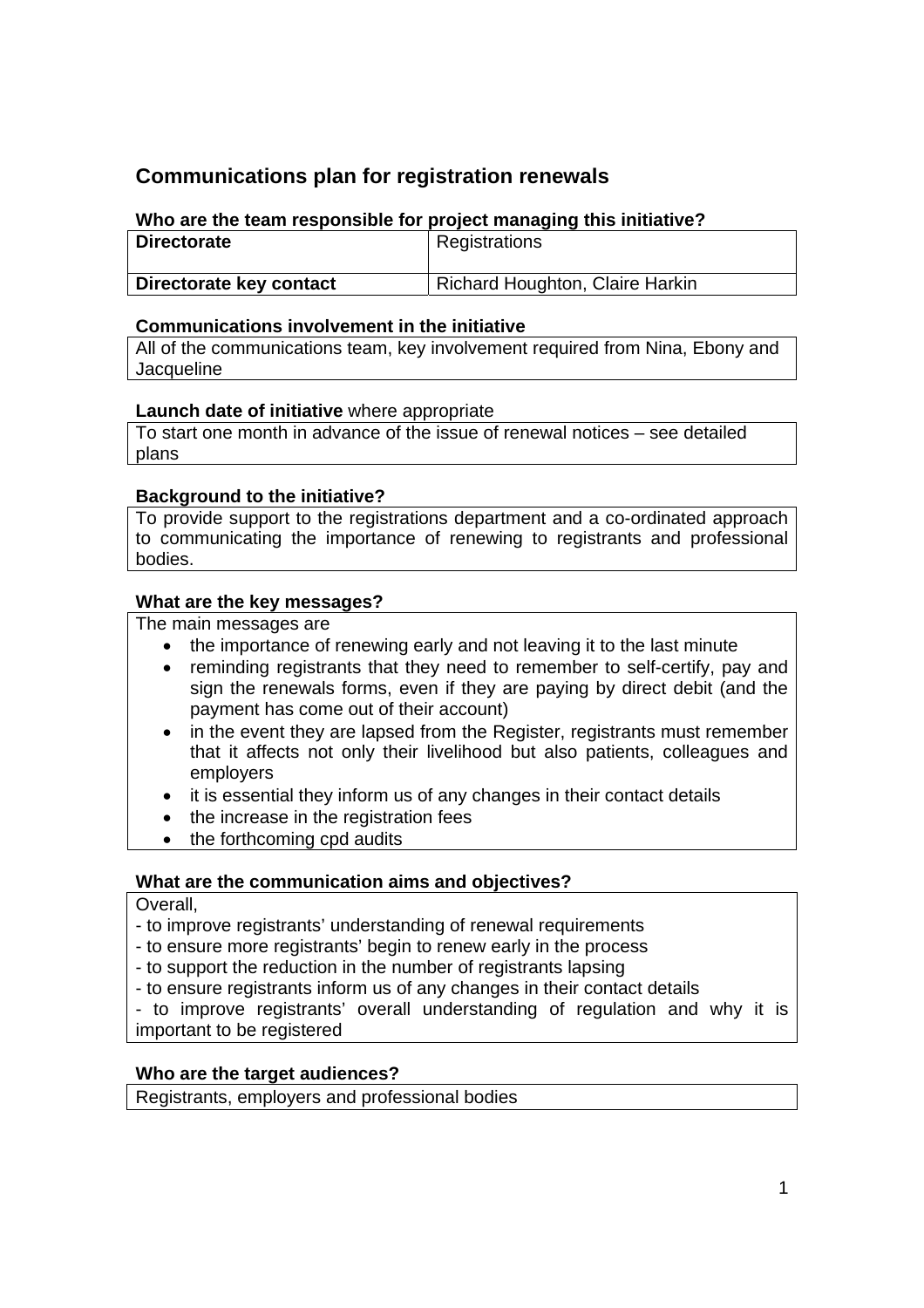### **What communication channels should be utilised to support this project?**

We will utilise a range of communication channels, including (but not limited to) Employer: employer events, bulletins, direct mail, posters and conferences Professional bodies: face to face meetings, email to membership managers, news items on website and in journals, joint mailings and conferences Registrants: via professional bodies (see above), HPC In Focus, articles in professional journals, newsletters and on websites, posters in place of work, conferences/exhibitions

All: web pages, news items on home page

### **Is the HPC working in partnership with any other organisations, external agencies or other regulators or commissions on this initiative?**

Work with professional bodies and employers

#### **What are the elephant traps/risks associated with this initiative?**

| <b>Risk</b>                            | Level of risk (high,<br>medium, low) |
|----------------------------------------|--------------------------------------|
| Impact of registration process failing | High                                 |
| Not reaching sufficient registrants    | Medium                               |

#### **What plans will be put in place to minimise these risks?**

Regular meetings and contact with the Registrations Dept to update on progress Utilise full range of communication activities across all audiences

#### **What is the communication budget for this initiative?**

Nil

#### **How will the impact of this initiative be evaluated?**

% lapses, % renewing early as compared to last renewal cycle, % of final notices sent

#### **How will the supporting communications for this initiative be evaluated?**

Number of articles in professional journals, number of meetings with professional bodies, direct mail to employers, email alerts to membership managers, feedback from professional bodies during and after the process.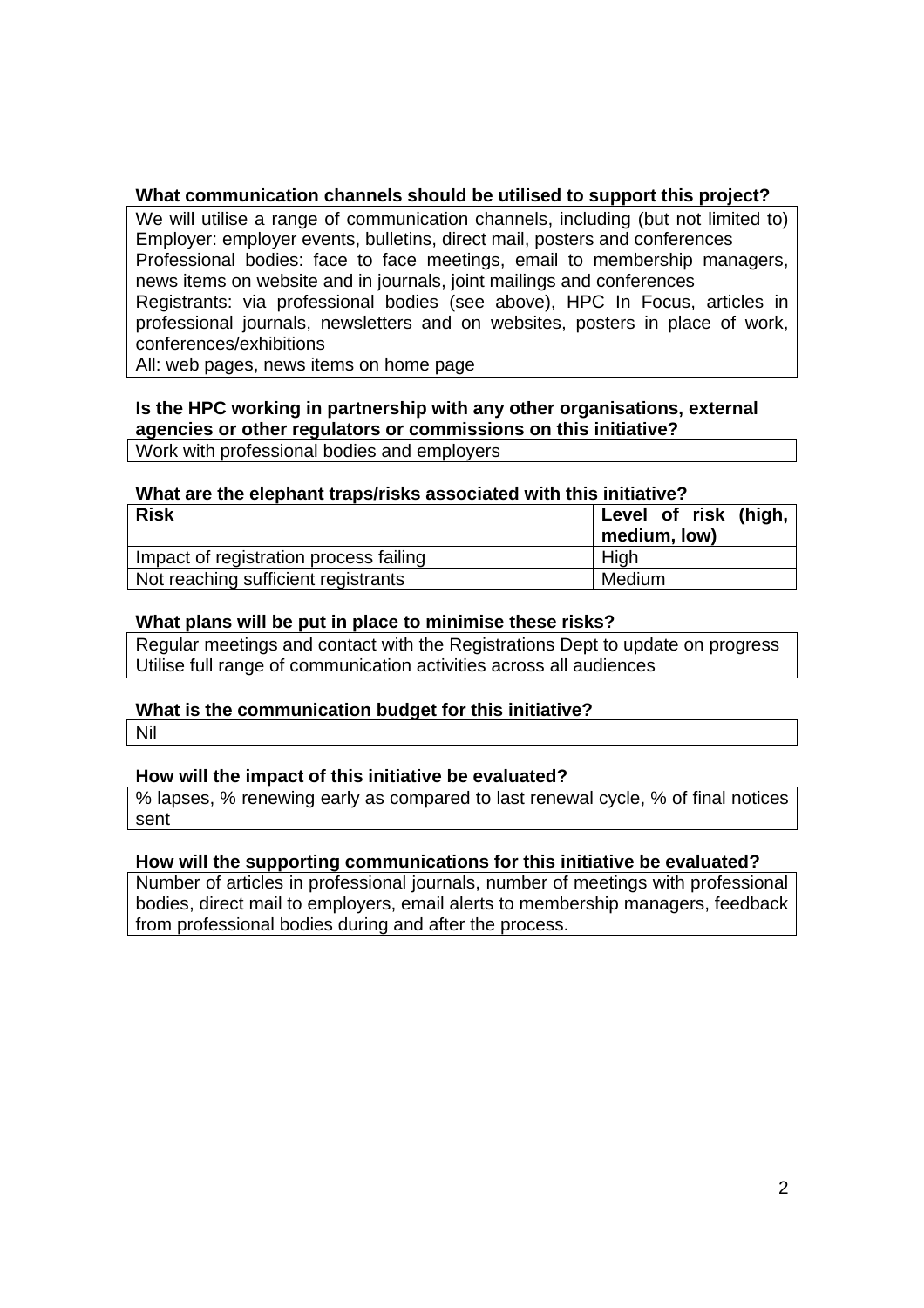# **Communications activities – Renewals for Orthoptists and Paramedics**

**– renewal notices issued 1 June 2009 for renewal by 31 August 2009**

| <b>Main activity</b>                                                   | <b>Description</b>                                                                                                                                                                                                                                                                                                                                                                                  | <b>Timescale</b>                | Lead                             | <b>Action</b> |
|------------------------------------------------------------------------|-----------------------------------------------------------------------------------------------------------------------------------------------------------------------------------------------------------------------------------------------------------------------------------------------------------------------------------------------------------------------------------------------------|---------------------------------|----------------------------------|---------------|
| Update renewal poster                                                  | Update the poster with renewals for 2009 onwards                                                                                                                                                                                                                                                                                                                                                    |                                 | Ebony                            | Done          |
| Contact with membership<br>managers of relevant<br>professional bodies | Set up initial meeting with Membership Manager and<br>$\bullet$<br>Communications rep to discuss how we can work<br>together eg joint mailings, links to newsletters, journals<br>Continue contact with membership managers through<br>$\bullet$<br>process to inform and keep up to date on progress<br>Consider post wrap up discussion and joint article in<br>$\bullet$<br>professional journal | From late<br>April              | Nina /<br>Claire /<br>Richard    |               |
| Reminder on home page<br>of HPC website                                | News item on home page at start of renewal period<br>$\bullet$<br>Prominent reminder to be created for home page<br>referencing professions renewing during renewal                                                                                                                                                                                                                                 | By 1 June                       | Tony /<br>Ebony /<br><b>Nina</b> |               |
| Articles in professional<br>journals and news items<br>on website      | Write and place a series of articles (pre, mid and post) in<br>relevant journals, website and/or newsletters, dependant<br>on publication dates.                                                                                                                                                                                                                                                    | 1 May to<br>30 Sept             | Ebony                            |               |
| Attendance at relevant<br>professional conferences                     | Ascertain whether there are any profession specific<br>conferences happening during the renewal period and<br>make relevant bookings. Ensure representatives from<br>registrations attend                                                                                                                                                                                                           | Now to<br>31 August/<br>ongoing | Susan                            |               |
| Articles in HPC In Focus                                               | Reminder articles in relevant editions of In focus,<br>dependant on schedule<br>Consider post registration article highlighting successful<br>work with professional body and reduction in lapsing                                                                                                                                                                                                  | 1 May to<br>30 Sept/<br>Ongoing | Jonathan                         |               |
| Letter to<br>employers/managers                                        | When relevant, letter to employers' list and/or managers'<br>list (from professional bodies or Binley's) highlighting<br>importance of renewing - include renewals poster                                                                                                                                                                                                                           | May/June<br>onwards             | <b>Nina</b>                      |               |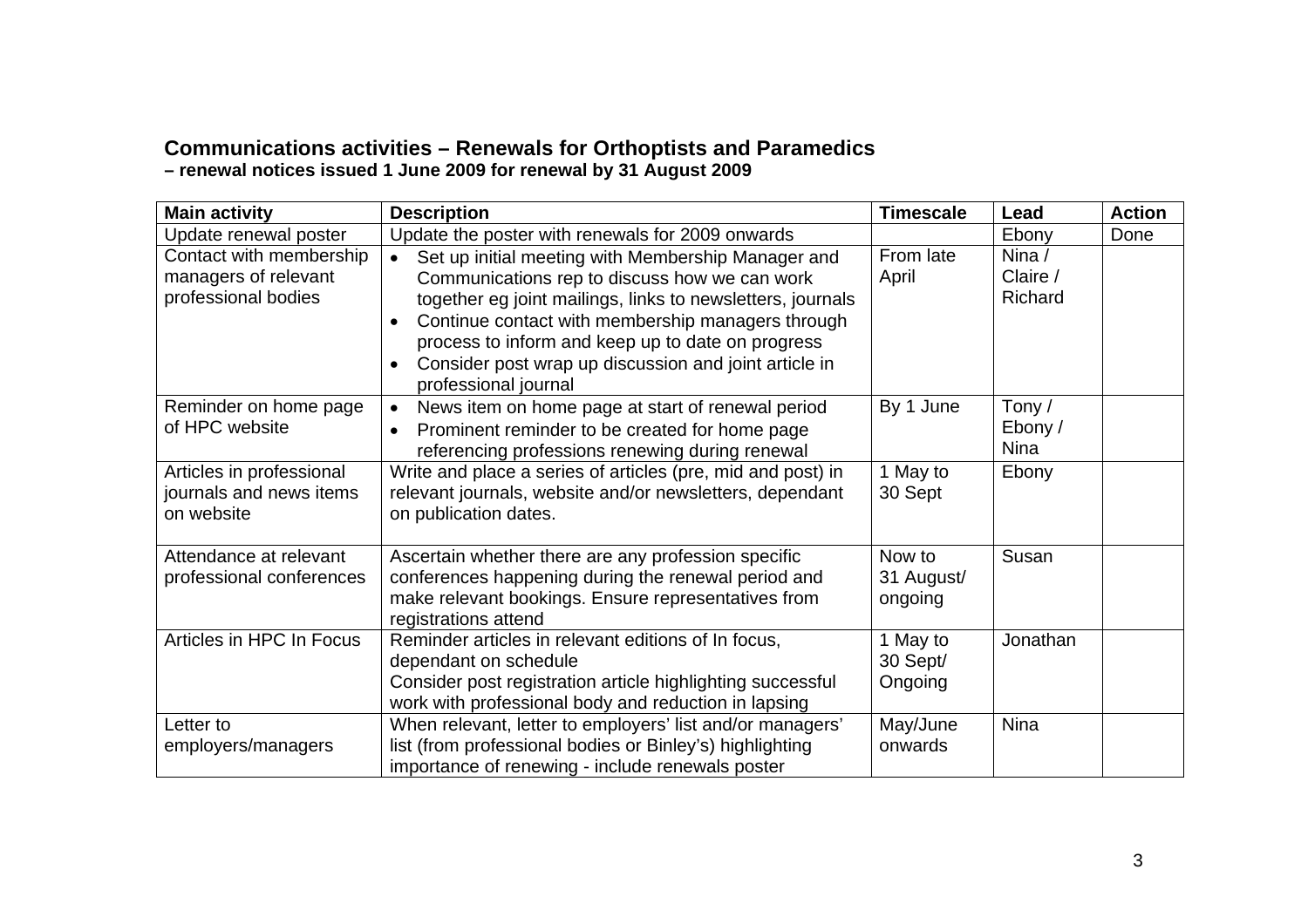| Include renewals<br>information at all HPC<br>events and conferences | Activities should include representation from registrations<br>department at events where possible, information in<br>presentations and available on publications table/stand<br>Includes Listening Events, Employer Events and all | From April<br>2009<br>onwards | Susan              |  |
|----------------------------------------------------------------------|-------------------------------------------------------------------------------------------------------------------------------------------------------------------------------------------------------------------------------------|-------------------------------|--------------------|--|
|                                                                      | conferences and exhibitions where we have a presences                                                                                                                                                                               |                               |                    |  |
| Letter to HR Managers on<br>final renewal notice                     | Send letter to relevant HR Managers when final renewal<br>notice issued                                                                                                                                                             | End July                      | Claire H /<br>Nina |  |
| <b>External talks</b><br>programme, particularly<br><b>CPD</b>       | Ensure CPD and other talks has a slide or information<br>(where applicable) on the renewal process                                                                                                                                  | Ongoing                       | Mark               |  |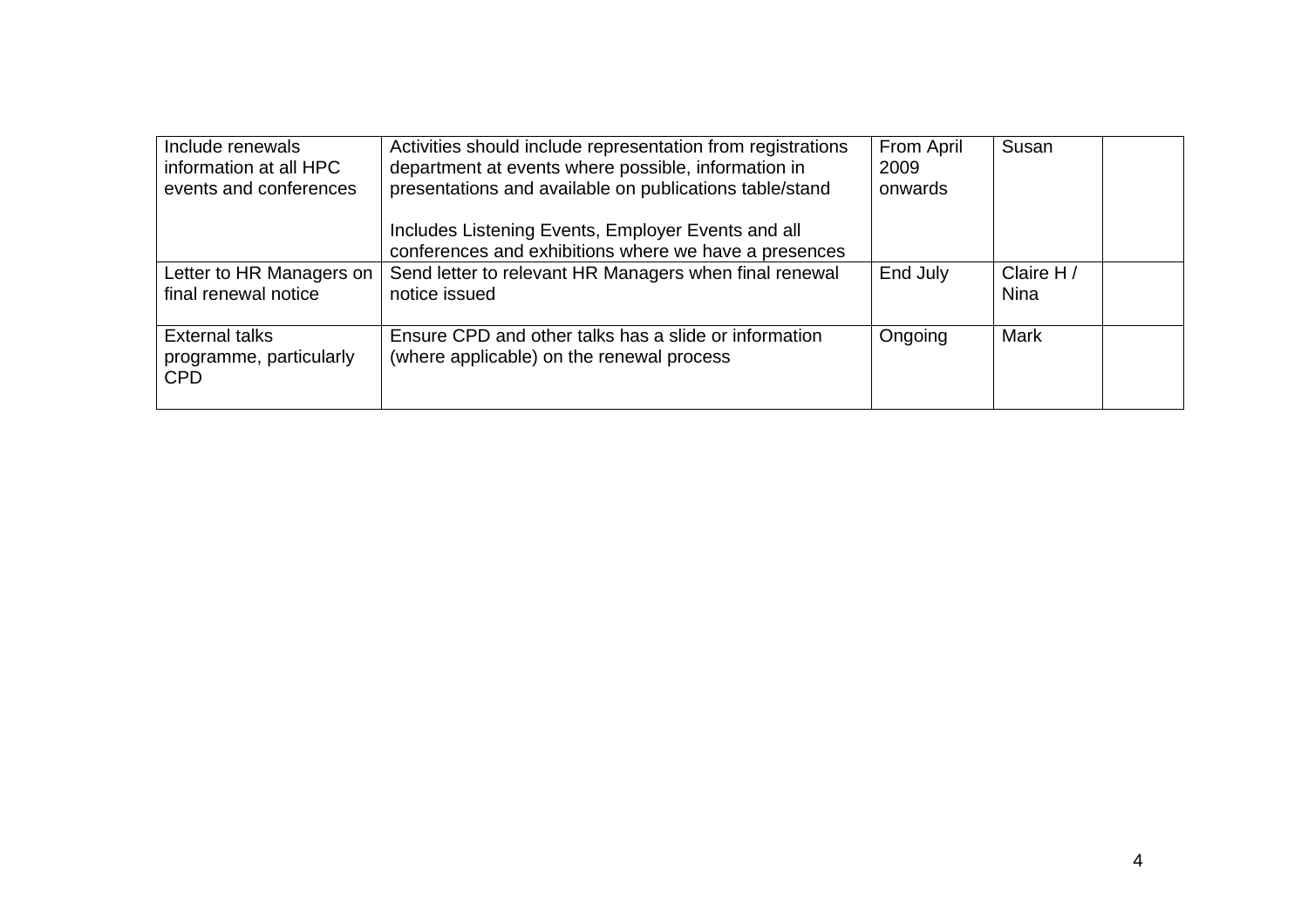## **Communications activities – Renewals for Clinical Scientists, Prosthetists / Orthotists, Speech and language therapists**

| <b>Main activity</b>     | <b>Description</b>                                                                         | <b>Timescale</b> | Lead        | <b>Action</b> |
|--------------------------|--------------------------------------------------------------------------------------------|------------------|-------------|---------------|
| Update renewal poster    | Update the poster with renewals for 2009 onwards                                           |                  | Ebony       | Done          |
| Contact with membership  | Set up initial meeting with Membership Manager and<br>$\bullet$                            | From late        | Nina $/$    |               |
| managers of relevant     | Communications rep to discuss how we can work                                              | May              | Claire /    |               |
| professional bodies      | together eg joint mailings, links to newsletters, journals                                 |                  | Richard     |               |
|                          | Continue contact with membership managers through<br>$\bullet$                             |                  |             |               |
|                          | process to inform and keep up to date on progress                                          |                  |             |               |
|                          | Consider post wrap up discussion and joint article in<br>$\bullet$<br>professional journal |                  |             |               |
| Reminder on home page    | News item on home page at start of renewal period<br>$\bullet$                             | By 1 July        | Tony /      |               |
| of HPC website           | Prominent reminder to be created for home page<br>$\bullet$                                |                  | Ebony /     |               |
|                          | referencing professions renewing during renewal                                            |                  | <b>Nina</b> |               |
| Articles in professional | Write and place a series of articles (pre, mid and post) in                                | 1 June to        | Ebony       |               |
| journals and news items  | relevant journals, website and/or newsletters, dependant                                   | 31 Oct           |             |               |
| on website               | on publication dates.                                                                      |                  |             |               |
|                          |                                                                                            |                  |             |               |
| Attendance at relevant   | Ascertain whether there are any profession specific                                        | Now to           | Susan       |               |
| professional conferences | conferences happening during the renewal period and                                        | 30 Sept /        |             |               |
|                          | make relevant bookings. Ensure representatives from                                        | Ongoing          |             |               |
|                          | registrations attend                                                                       |                  |             |               |
| Articles in HPC In Focus | Reminder articles in relevant editions of In focus,                                        | 1 June to        | Jonathan    |               |
|                          | dependant on schedule                                                                      | 31 Oct /         |             |               |
|                          | Consider post registration article highlighting successful                                 | Ongoing          |             |               |
|                          | work with professional body and reduction in lapsing                                       |                  |             |               |
| Letter to                | When relevant, letter to employers' list and/or managers'                                  | July onwards     | <b>Nina</b> |               |

## **Renewal notices issued 1 July 2009 for renewal by 30 September 2009**